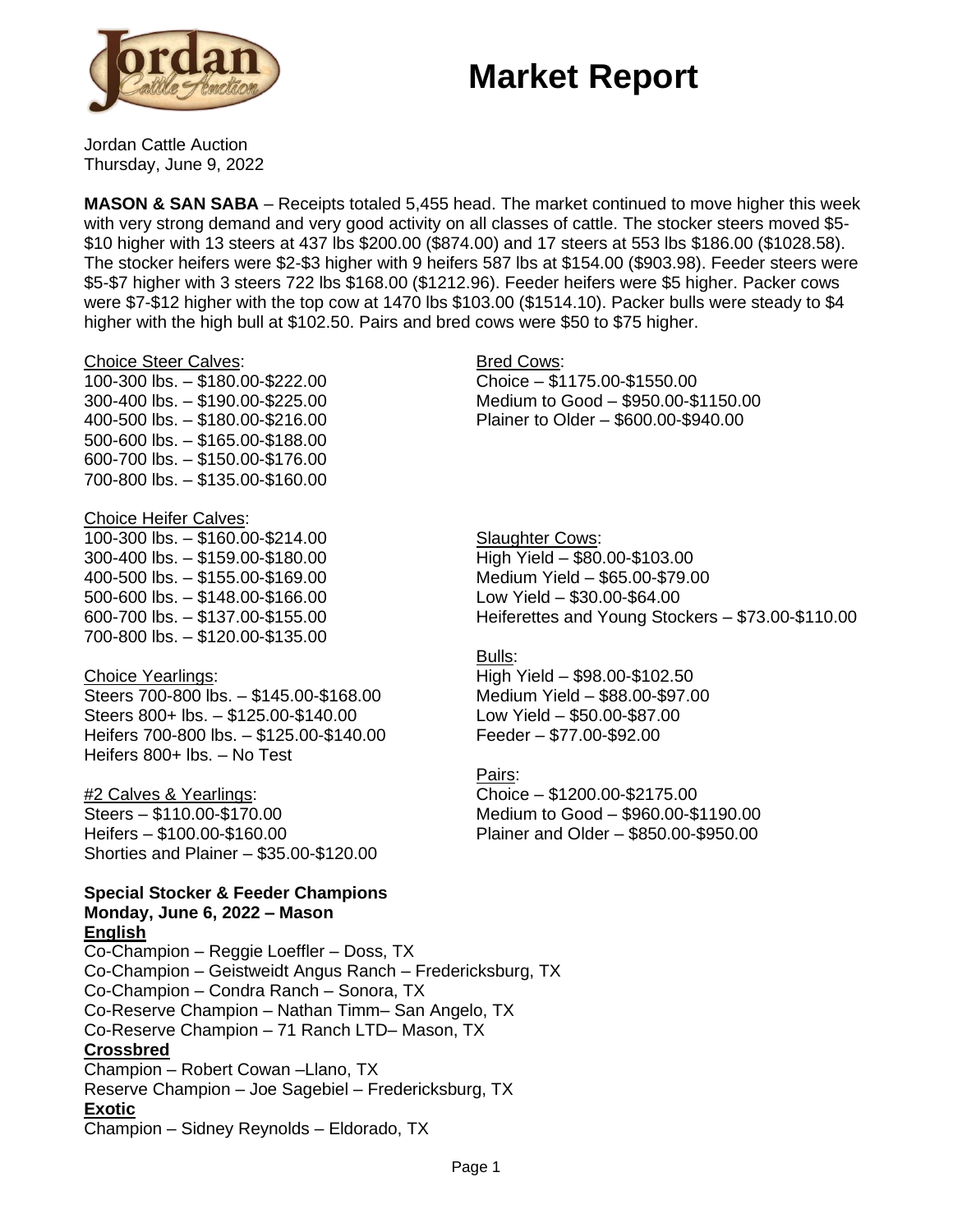



Reserve Champion – Douglas Waltisberger – Mason, TX

#### **Representative Sales**

Robert Johnson, Brownwood, 2 steers 338 lbs 222.00 Codi Spence, Winters, 1 steer 355 lbs 220.00 McMullin Ranch, Copperas Cove, 3 steers 385 lbs 214.00 Nancy Johnson, De Leon, 1 steer 420 lbs 203.00 4K Ranch & Farm, Brady, 13 steers 437 lbs 200.00 Ross Copeland, Sterling City, 35 steers 453 lbs 196.00 David Johnson, Brownwood, 6 steers 437 lbs 195.00 L Bar Cattle, Del Valle, 5 steers 478 lbs 190.00 Fleming Springs Ranch, San Saba, 17 steers 553 lbs 186.00 McGowan Ranch, San Angelo, 16 steers 559 lbs 184.00 Ross Copeland, Sterling City, 16 steers 539 lbs 183.00 Keith or Christene Bessent, San Saba, 11 steers 542 lbs 179.00 Keith or Christene Bessent, San Saba, 11 steers 584 lbs 176.00 James Stewardson, San Saba, 3 steers 603 lbs 175.00 JCC Ranch, San Saba, 3 steers 722 lbs 168.00 Robert & Sally Cowan, Llano, 14 steers 629 lbs 168.00 Double F Ranch, Cherokee, 2 steers 603 lbs 167.00 Ryon Dunlap, San Saba, 1 steer 685 lbs 164.00 McGowan Ranch, San Angelo, 5 steers 671 lbs 161.00 L Bar Cattle, Del Valle, 3 steers 693 lbs 156.00 Ryon Dunlap, San Saba, 1 steer 775 lbs 156.00 Fleming Springs Ranch, San Saba, 3 steers 703 lbs 148.00 Double F Ranch, Cherokee, 2 steers 765 lbs 146.00 Sterling Moore, Brady, 1 steer 785 lbs 146.00 Ryon Dunlap, San Saba, 1 steer 880 lbs 145.00 Robert & Sally Cowan, Llano, 1 heifer 515 lbs 178.00 Michael Randolph, Cherokee, 4 heifers 445 lbs 168.00 Matthew Ranch Investments, Dallas, 3 heifers 465 lbs 166.00 Ross Copeland, Sterling City, 25 heifers 461 lbs 164.00 L Bar Cattle, Del Valle, 8 heifers 518 lbs 164.00 Greg Belford, Bertram, 1 heifer 520 lbs 161.00 McGowan Ranch, San Angelo, 14 heifers 473 lbs 161.00 BW Steele, Glen Rose, 1 heifer 525 lbs 159.00 Michael Holubec, Melvin, 4 heifers 491 lbs 158.00 Ross Copeland, Sterling City, 13 heifers 527 lbs 157.00 Greg Belford, Bertram, 1 heifer 615 lbs 155.00 McGowan Ranch, San Angelo, 22 heifers 582 lbs 154.00 JCC Ranch, San Saba, 9 heifers 587 lbs 154.00 BW Steele, Glen Rose, 1 heifer 745 lbs 152.00 Ryon Dunlap, San Saba, 1 heifer 695 lbs 150.00 Greg Belford, Bertram, 1 heifer 670 lbs 147.00 E3 Ranch, Tokio, 1 heifer 665 lbs 145.00 Michael Holbec, Melvin, 4 heifers 618 lbs 145.00 Jeff Mezger, Marble Falls, 1 heifer 690 lbs 142.00 Codi Spence, Winters, 1 heifer 695 lbs 138.00 Double F Ranch, Cherokee, 8 heifers 609 lbs 138.00